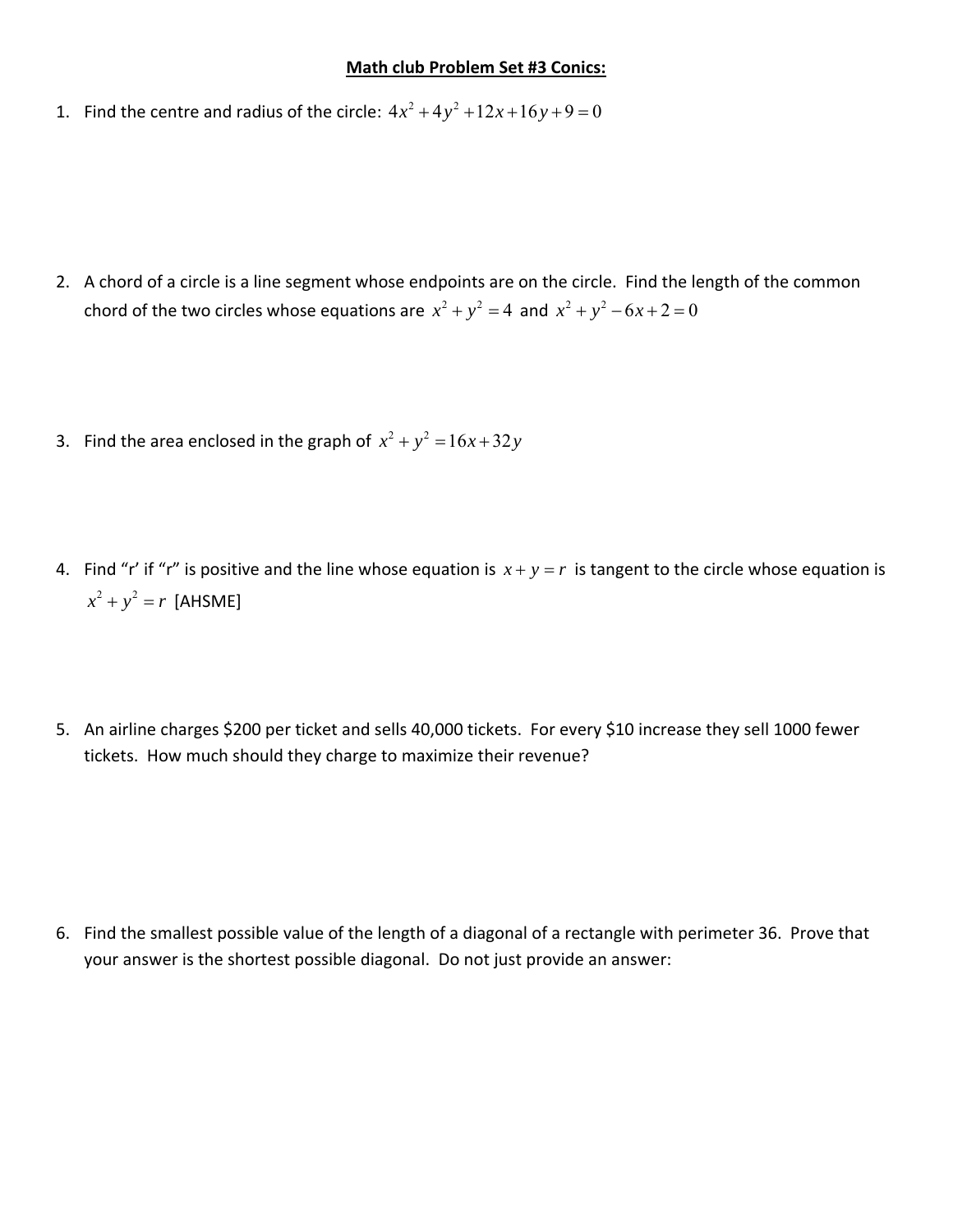7. The circumcircle of a triangle is the circle that passes through all three vertices of the triangle. Find an equation whose graph is the circumcircle of a triangle with vertices  $(-2,5)$ ,  $(-4, -3)$ , and  $(0, -3)$ 

8. Points "A" and "B" are on the parabola  $y = 4x^2 + 7x - 1$  , and the origin is the midpoint of  $AB$  . What is the length of  $\overline{AB}$ ?

9. Let  $f(x) = x^2 + 6x + 1$ , and let "R" denote the set of points (x,y) in the coordinate plane such that  $f(x) + f(y) \le 0$  and  $f(x) - f(y) \le 0$ . Find the area of "R" [AMC]

10. Find the largest value of "x" for which  $x^2 + y^2 = x + y$  has a solution, given that "x" and "y" are real. [ARML]

11. "P" is a fixed point on the diameter  $\overline{AB}$  of a circle. Prove that for any chord  $\overline{CD}$  of the circle that is parallel to  $\overline{AB}$ , we have  $PC^2 + PD^2 = PA^2 + PB^2$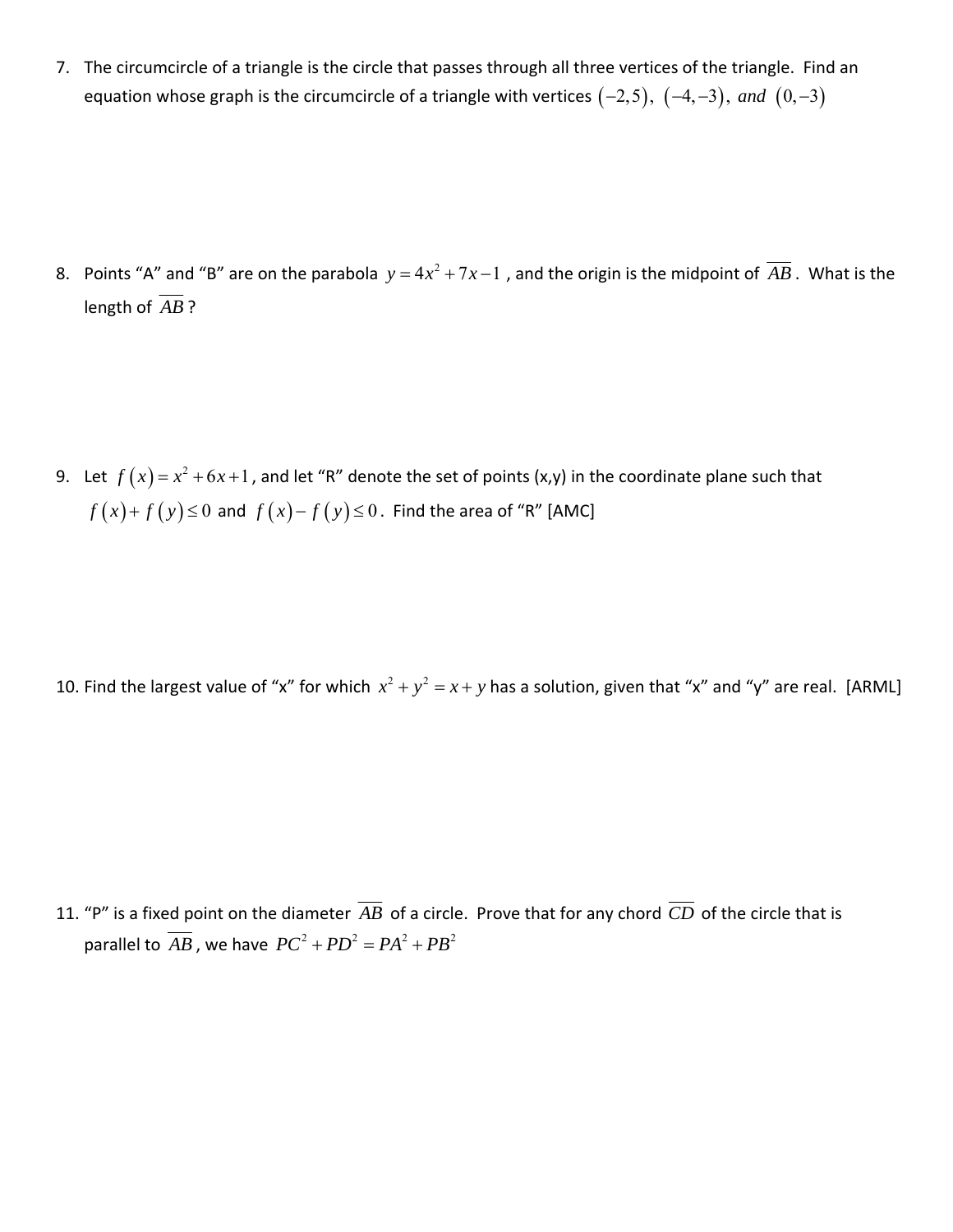12. Square ABCD has sides of length 4, and "M" is the midpoint of  $\overline{CD}$ . A circle with radius "2" and centre "M" intersects a circle with radius 4 and center "A" at points "P" and "D. What is the distance from "P" to  $\overline{AD}$ AD?

13. Scaling a closed figure in some direction by a factor "k" produces a figure with area "k" times the area of the original figure. Use this fact to explain why the area of an ellipse with major axis of length 2a and minor axis of length 2b is  $\pi \times a \times b$ 

14. An equilateral triangle is inscribed in the ellipse whose equation is  $x^2 + 4y^2 = 4$ . One vertex of the triangle is (0,1), and one altitude is contained in the y-axis. Find the length of each side of the triangle [AIME]

15. Given that  $x^2 + y^2 = 14x + 6y + 6$ , what is the largest possible value that  $3x + 4y$  can have? [AHSME]